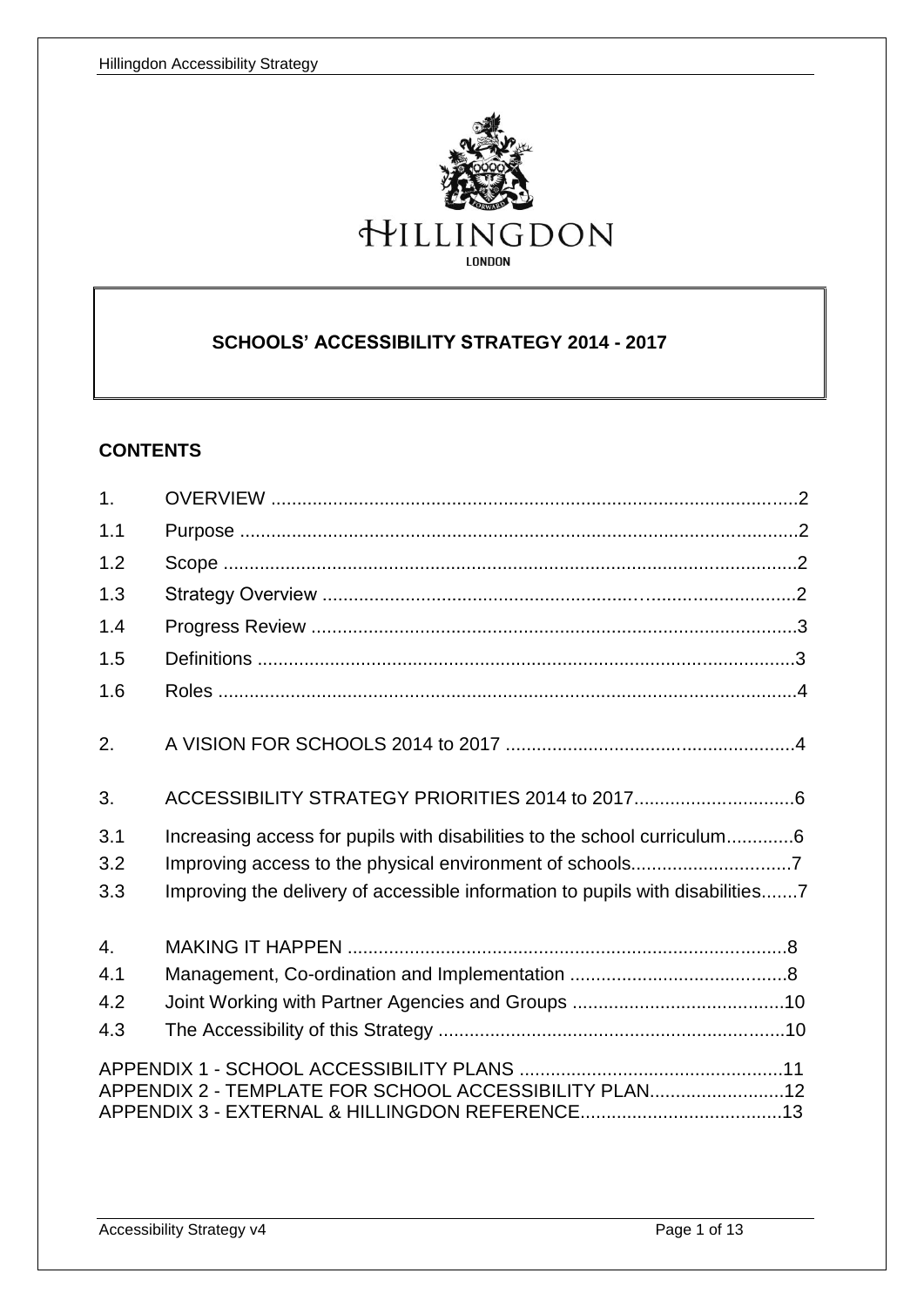## **1. OVERVIEW**

### **1.1 Purpose**

- 1.1.1 The purpose of this Strategy is to set out Hillingdon Council's priorities and proposals to increase access to school education for pupils with disabilities in all schools in Hillingdon for which the Local Authority has responsibility.
- 1.1.2 This Accessibility Strategy is for the period 2014 to 2017 and states Hillingdon's vision and values for its pupils with disabilities.

### **1.2 Scope**

- 1.2.1 Hillingdon Council's All-Age Disability Service is working with its partners to support greater levels of inclusion for **all** children and young people in **all** local schools and is striving to focus upon the minimisation of actual and potential barriers which pupils with disabilities experience and where possible remove them.
- 1.2.2 The Local Authority (LA) is committed to ensuring that all children and young people have the opportunity to participate in, and contribute to, all the educational programmes, activities and experiences available in Hillingdon. This Accessibility Strategy therefore forms an important part of the Borough's commitment to reduce discrimination, improve opportunities and achieve equality of opportunity and success for all.
- 1.2.3 This Accessibility Strategy is intended to provide a framework for maintained primary, secondary and special schools in the Borough to improve the educational opportunities for all pupils. It will also assist the Council in meeting its general duty to promote the equality of pupils with disabilities in Hillingdon.

## **1.3 Strategy Overview**

- 1.3.1 This Strategy outlines the vision for Hillingdon schools; and covers the three areas required by the planning duties in the Equality Act 2010:
	- **CURRICULUM** increasing the extent to which pupils with disabilities can participate in the curriculum;
	- **PHYSICAL ENVIRONMENT** improving the physical environment of schools to enable pupils with disabilities to take better advantage of education, benefits, facilities and services provided;
	- **INFORMATION** improving the availability of accessible information to pupils with disabilities.
- 1.3.2 It also offers an overview of the support that will be required by the LA, schools and partner agencies if implementation is to be successful in increasing access to opportunities.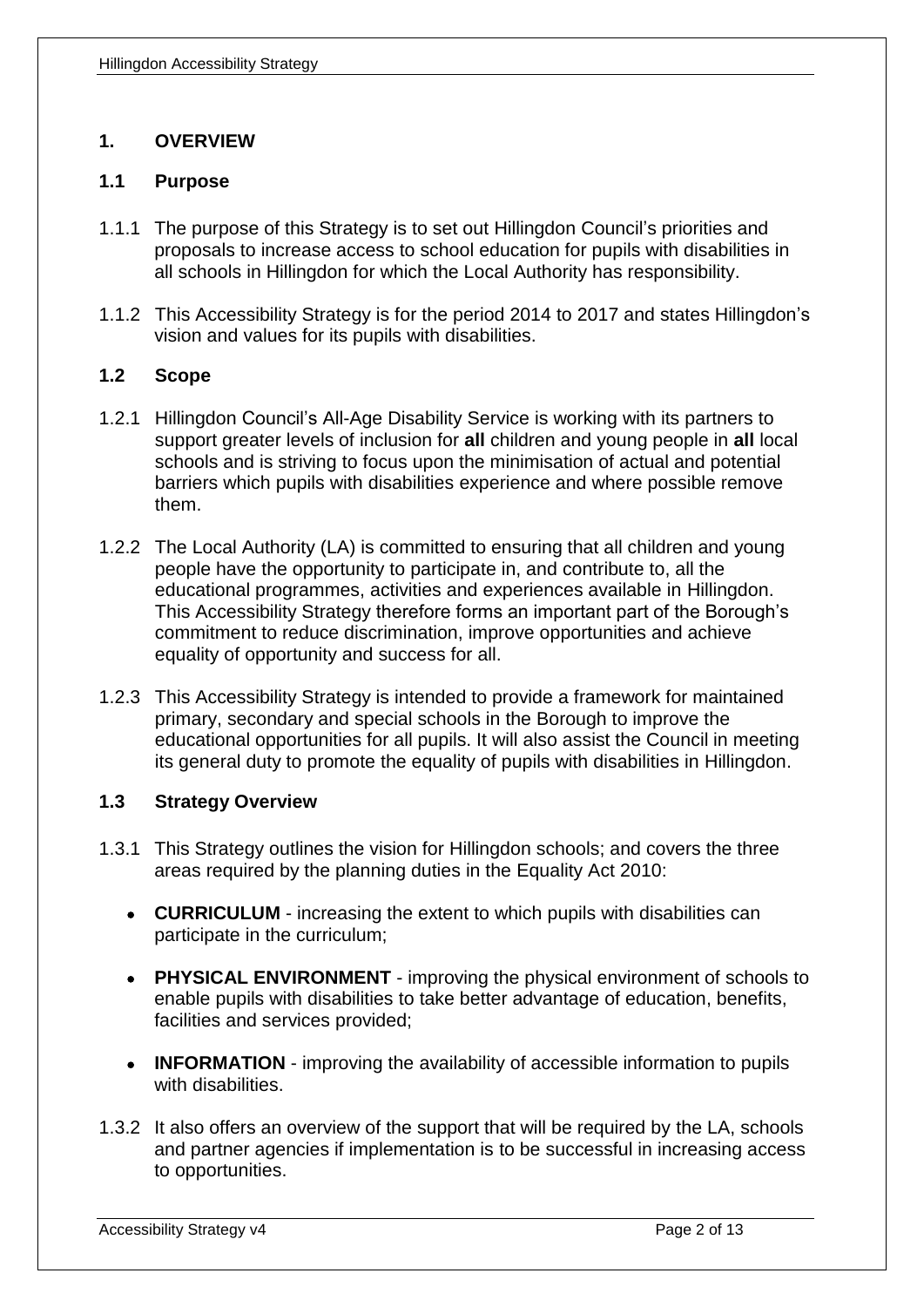## **1.4 Progress Review**

Developments have included the following:

- The Council has the largest capital investment programme in schools in London. The programme has resulted in the provision of two new primary schools (two for 2014 and a further school for 2015). Three existing primary schools have been rebuilt and new and remodelled accommodation provided at many other primary schools across the Borough. New accommodation has been designed with accessibility in mind. Hence, the programme has increased the number of accessible school buildings significantly.
- New accommodation has been designed to Department for Education (DfE) design criteria and therefore includes teaching and other spaces to support pupils with SEN. In addition, two of the new schools will have specialist resource provision (SRPs).
- As part of the transformation of the design of Council services, a new all-age disability service has been created. This places all services for disability in a single structure and will facilitate multi-disciplinary working, effective use of resources, and transition from child to adult services.
- An initial 'Local Offer' has been published on the Council web site and can be found at the following website: www.hillingdon.gov.uk/send This is an early draft and remains under development.
- A contract is in place to develop personal budgets for children and young people.
- Additional places have been created in special schools.
- Briefings/workshops on the SEND Reforms have been held for school staff including governors, early year's settings and other partners. Awareness raising sessions have been held for internal staff.
- A new SRP has been opened at Abbotsfield School (secondary).

## **1.5 Definitions**

1.5.1 The Equality Act defines a **disabled person** as someone who has:

"...a 'physical or mental impairment which has a substantial and long term adverse effect on that person's ability to carry out normal day to day activities'. This broad description covers physical disabilities, sensory impairments, such as those affecting sight or hearing, and learning disabilities and also some specific medical conditions, HIV, multiple sclerosis and cancer are all considered as disabilities, regardless of their effect.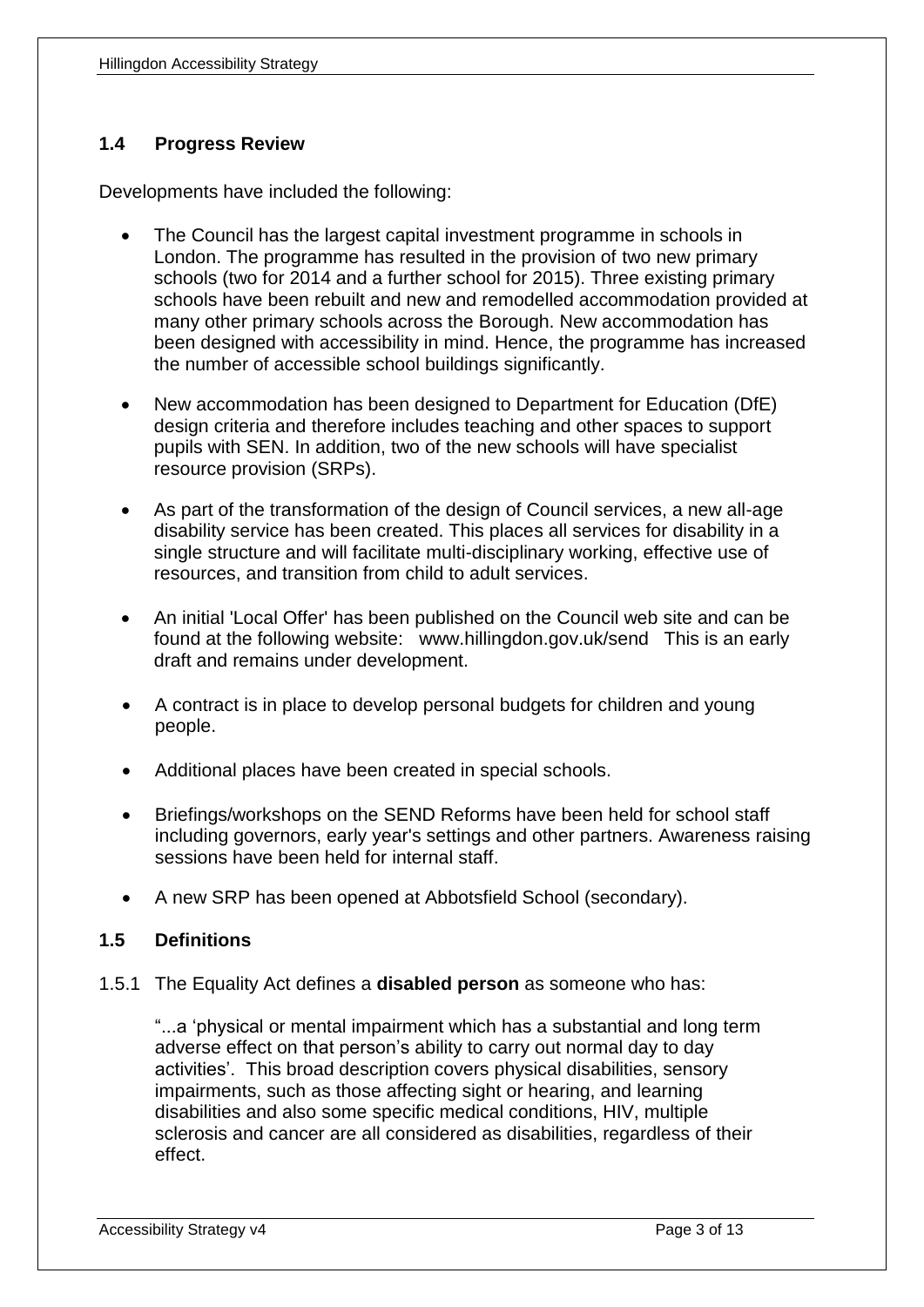- 1.5.2 The Act sets out details of matters that may be relevant when determining whether a person meets the definition of disability. **Long term** is defined as lasting, or likely to last, for at least 12 months.
- 1.5.3 Schools: all maintained schools and settings for which Hillingdon Council is responsible.
- 1.5.4 Discrimination: a public body, including schools, must not disadvantage a pupil with a disability because of something that is a consequence of their disability. The interpretation of 'discrimination' in relation to disability within this Accessibility Strategy reflects the Equality Act 2010. There can no longer be justification for *direct discrimination* in any circumstances. This Accessibility Strategy also seeks to protect pupils against *indirect discrimination* – a school must not do something which applies to all pupils but which is more likely to have an adverse effect on disabled pupils only.

### **1.6 Roles**

It is the duty of all those working within maintained schools and the LA on areas associated with accessibility to ensure that this Strategy is implemented and adhered to.

### **2. A VISION FOR SCHOOLS 2014 to 2017**

- 2.1 The Local Authority believes that the following principles should guide educational provision for all learners in all educational settings across the Borough:
	- a curriculum that is broad, rich and innovative and is responsive to the different learning needs and styles of every child and young person so that it delivers their entitlement to appropriate education and training;
	- timely and appropriate information is shared and used between and within schools and other appropriate agencies to inform effective learning;
	- all children and young people are supported to overcome barriers to learning and that their learning moves at a challenging but realistic pace;
	- our schools work in close partnership with parents/carers, partners and the local community to ensure entitlement for all; and
	- our schools support children and young people to develop skills for independence leading to paid employment and inclusion in their local community.
- 2.2 From the earliest years, we want every learner in Hillingdon to have the opportunity to develop high self-esteem, respect for others and positive and socially responsible behaviour, enabling them to play a full, happy and active role in society. For children and young people with disabilities this means that: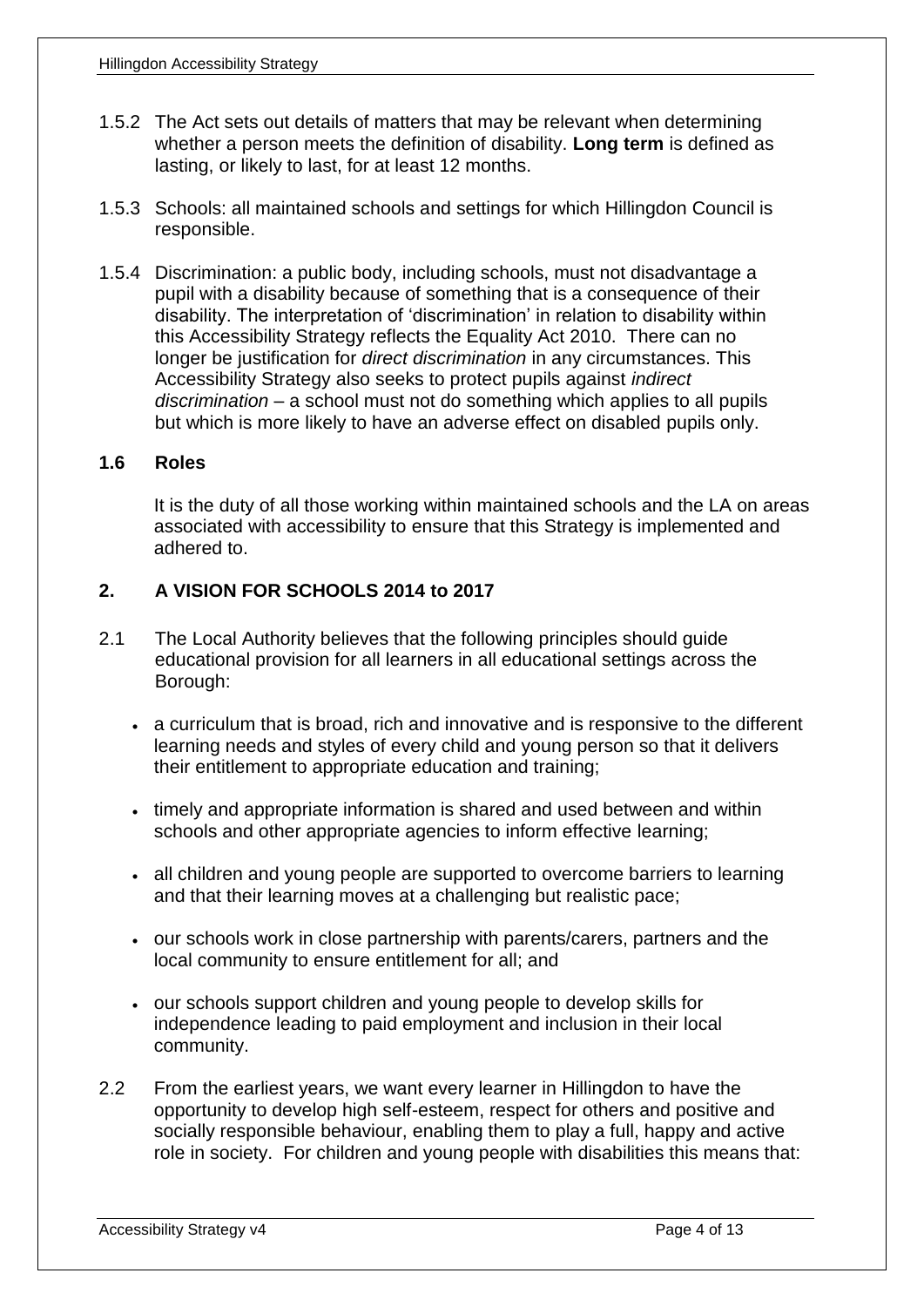- education providers have a responsibility to ensure that everyone in Hillingdon can participate fully in any learning opportunity;
- there should be a continuum of provision to meet ongoing needs;
- there should be a continuum of provision to meet temporary/short term needs; and
- there is access to high quality education that meets their needs in their local communities through varied and flexible provision.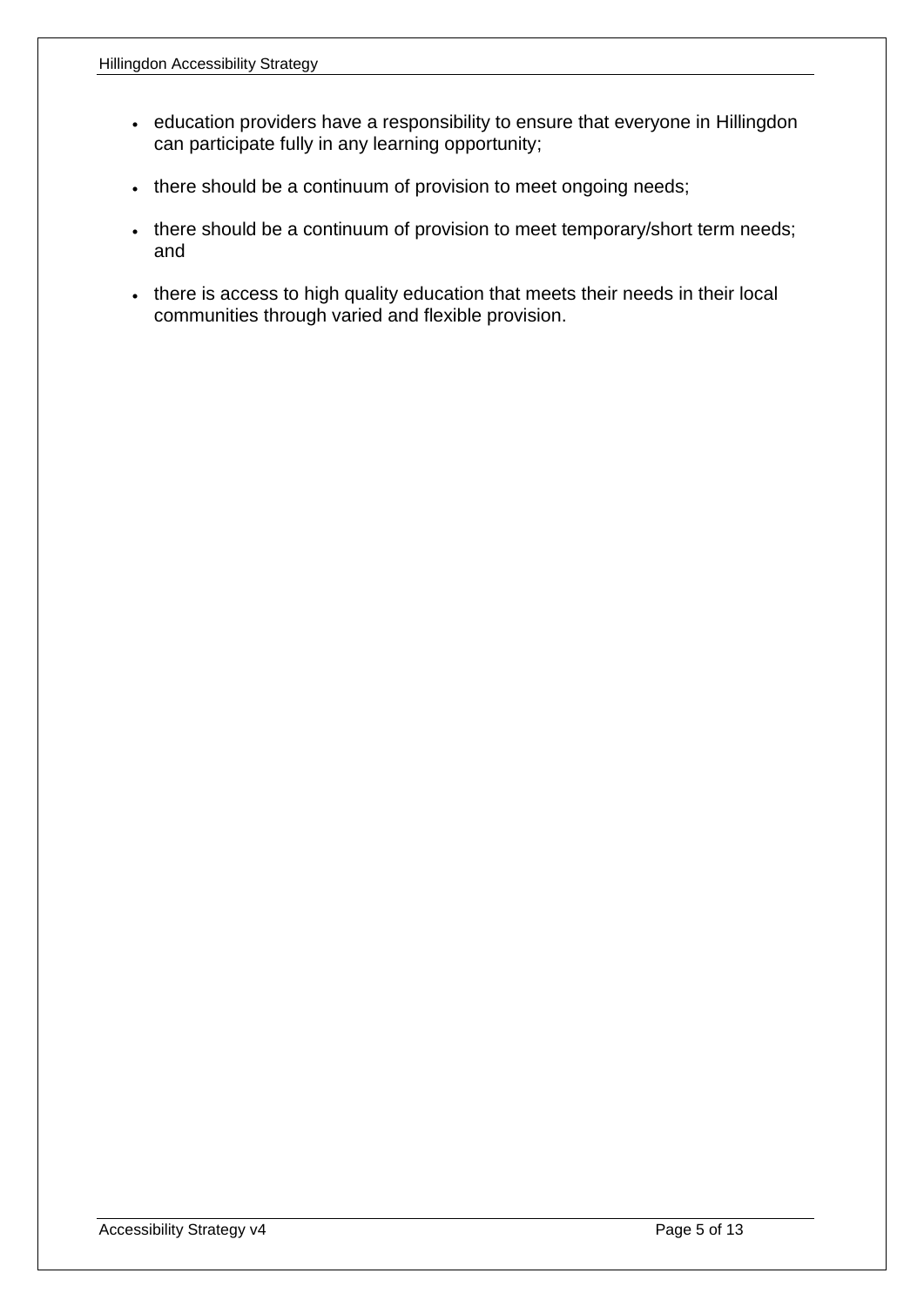# **3. ACCESSIBILITY STRATEGY PRIORITIES 2014 to 2017**

### **3.1 Increasing access for pupils with disabilities to the school curriculum**

- 3.1.1 This is concerned with enabling the fullest possible participation of all pupils with disabilities in the curriculum. The definition of the curriculum is a broad one and includes all of the activities available in the school including teaching and learning and the wider curriculum of the school such as participation in after school clubs, leisure and cultural activities and school visits including residential trips.
- 3.1.2 This Strategy's curriculum targets are therefore designed to address the holistic needs of children and young people with a range of special educational needs and disabilities. The Local Authority will:
	- provide specialist support and training to school staff to enable schools to increase their capacity to successfully include pupils with disabilities and ensure that they make at least the expected levels of progress. A particular focus will be developing the ability of the local workforce to meet pupils' speech, language and communication needs;
	- review our approach to arranging short breaks for children and young people with special educational needs and disabilities;
	- continue to facilitate workshops for Special Educational Needs Coordinators (SENCOs);
	- continue to provide parents/carers of children with special educational needs and/or disabilities with the opportunity to help shape and influence the development or redesign of services through the Parents Forum;
	- establish a mechanism for children and young people with special educational needs and/or disabilities to help shape and influence the development or redesign of services;
	- work with the new Academies to establish the new SRPs, including the potential for outreach work and establish a new SRP at Cherry Lane Primary (all for autism and complex needs);
	- in partnership with schools, formulate a plan for additional places in special schools and additional SRP places to meet the needs of the increasing numbers of children and young people with special educational needs and disabilities (in line with the rising population in Hillingdon). This may result in building further provision but also needs to consider the support services including health and care provision;
	- within our planning, to aim to provide specialist provision locally.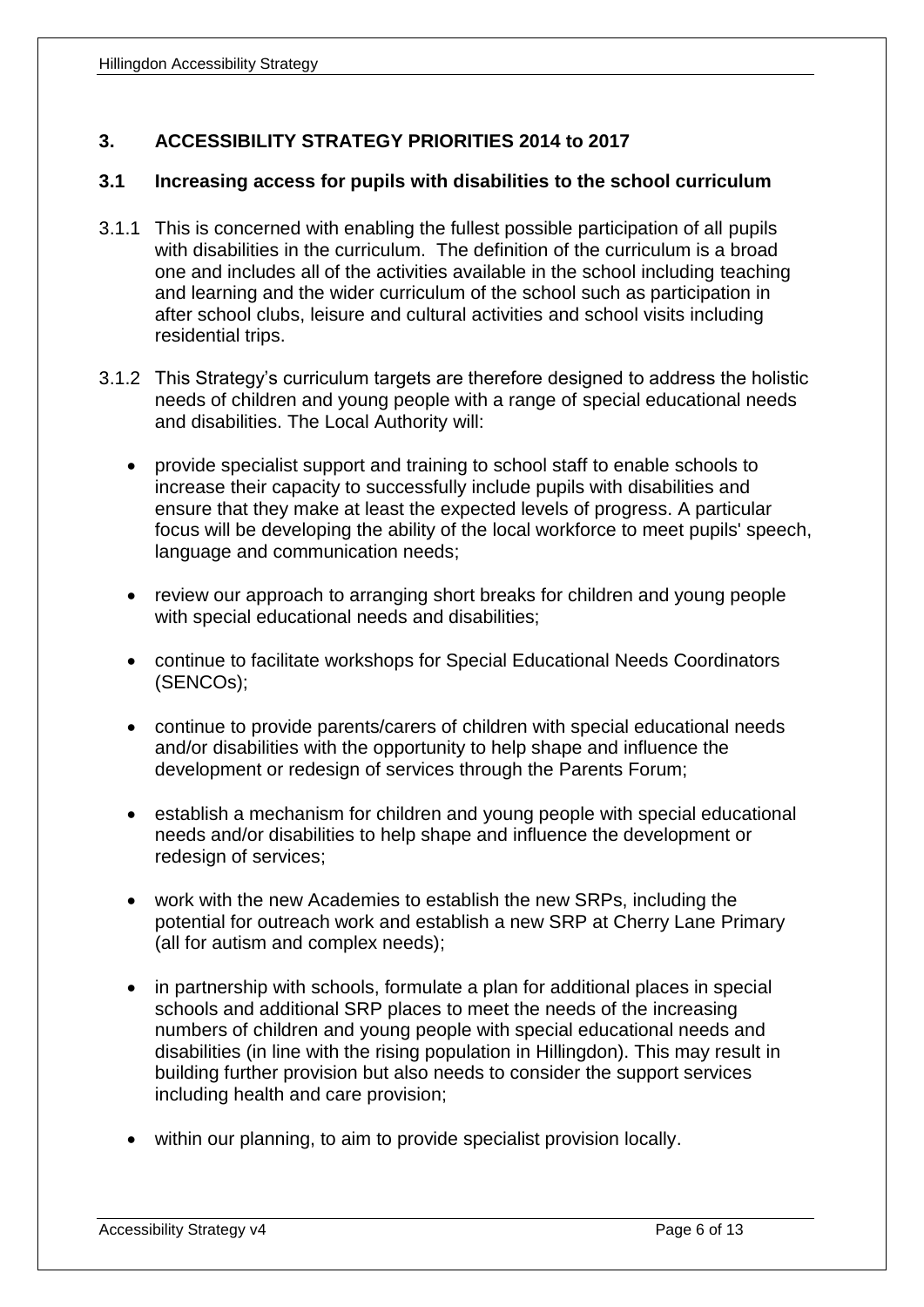## **3.2 Improving access to the physical environment of schools**

- 3.2.1 Physical environment targets are aimed at improving and making the best use of existing school buildings and outdoor facilities as well as making sound decisions in respect of new building projects for all school users. They are concerned with the removal of barriers to the physical environment of the school including physical access to the school buildings and the provision of physical aids to improve the sensory environment for pupils with visual and hearing difficulties who may require a relatively distraction free environment. The offer of a sensory impairment environmental audit of school premises is also available to all schools and a report of cost effective solutions to barriers for those with a sensory loss can be produced.
- 3.2.2 The Local Authority in collaboration with schools will:
	- continue to work with schools to use capital funding strategically to improve access across all schools in ways that ensure:
		- o the broadest possible choice of accessible schools across the Borough;
		- $\circ$  the availability of good, early information about pupils coming into the school system;
		- o that work to improve accessibility is considered and improvements are built in to all new capital projects;
		- o that the specifications used in the design of new school buildings take account of the best possible standards of accessibility.

## **3.3 Improving the delivery of accessible information to pupils with disabilities**

- 3.3.1 The Local Authority (LA) aims to provide information to pupils with disabilities and their parents/carers in accessible formats wherever it is needed or requested.
- 3.3.2 The LA role is to ensure that schools are supported to understand their responsibilities to provide accessible information and ways to develop accessible information. Schools must ensure that they are proactive in ensuring that the fullest range of innovative communication methods are used including the use of technology, Braille, large print, British Sign Language, Signalong, picture exchange communication systems, translation services and/or the use of visual timetables. This should include communication between school and home and reflect the requirement to provide information to disabled learners and their parents/carers:
	- in a range of different formats
	- concerning different areas of the curriculum
	- in respect of the services provided by schools or provided by the LA and partners in support of schools
	- concerning extracurricular activities including possible short break opportunities
	- using interpreters where necessary, particularly related to British Sign Language.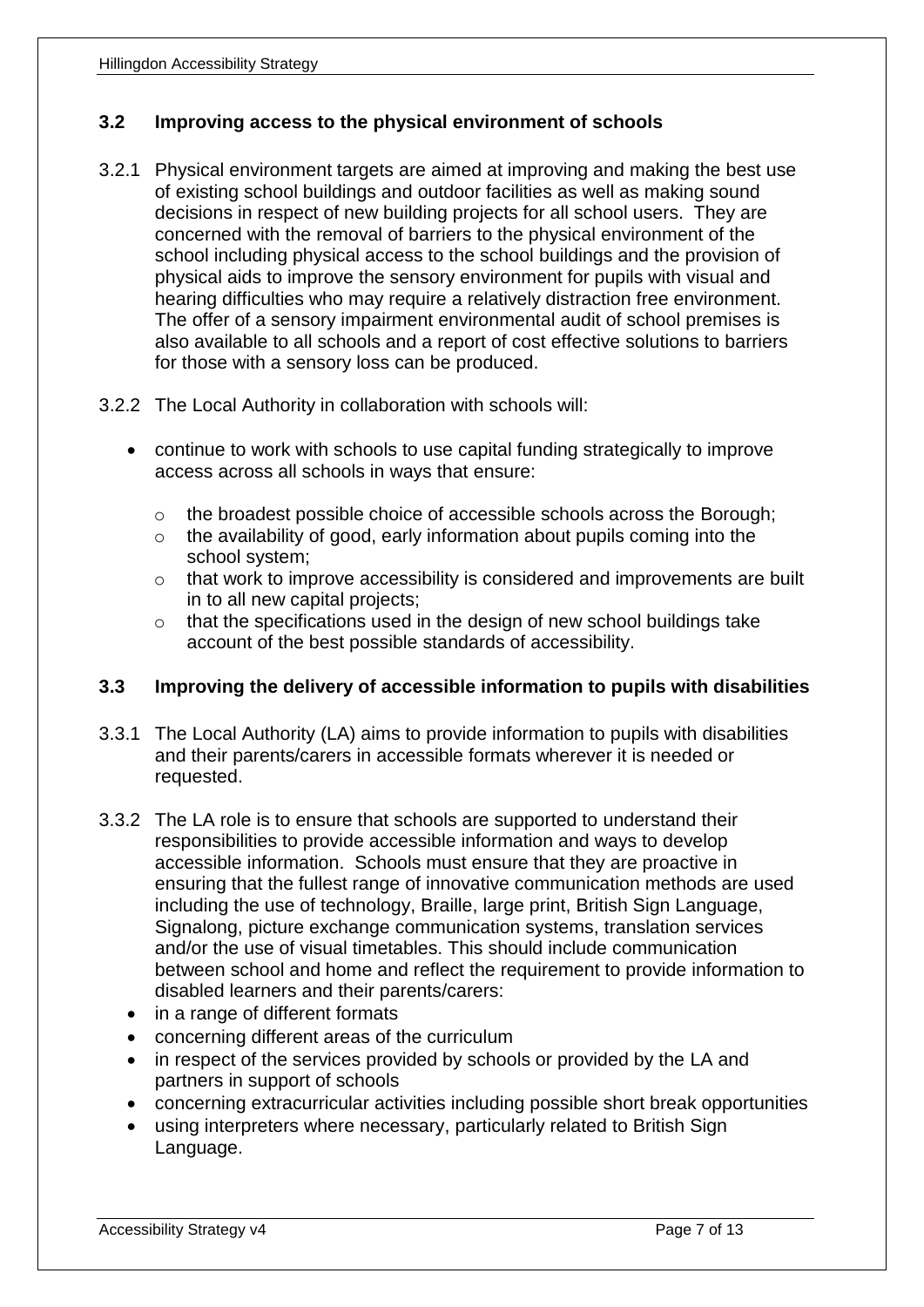- 3.3.3 This may involve the school making individual arrangements to meet individual needs. The provision of accessible information in a variety of responsive formats is key to ensuring the active participation of the widest range of school users in the design and dissemination of effective school services. Schools should be encouraged to:
	- review their existing systems for providing equipment and technical aids to ensure that the most effective provision and use of the equipment, ICT and technical devices are provided;
	- monitor and regularly review the skills and expertise of the whole school workforce and their role in supporting pupils with disabilities;
	- train staff to create and design communications that are fit for purpose and meet the needs of the widest range of school users as possible;
	- ensure that pupils with disabilities and their parents/carers are fully involved in the decision making processes with regard to individual learning and whole school provision where applicable;
	- ensure that pupils with disabilities and their parents/carers are fully involved in the development of and are better informed about the availability of literature produced to support the schools accessibility agenda.

## **4. MAKING IT HAPPEN**

### **4.1 Management, Coordination and Implementation**

- 4.1.1 Continue, through a Programme Board/Disability Strategy Group and working groups, to implement the SEND Reforms, including parents/carers, until the new ways of working are embedded in usual practice.
- 4.1.2 Continue to develop, with parents/carers and other partners, the Local Offer which is transparent, comprehensive, accessible and kept up to date.
- 4.1.3 The review of CAMHS (Child and Adolescent Mental Health Service) is ongoing. There is some new funding for an LD (Learning Disability) CAMHS and work is in progress to deliver and evaluate this.
- 4.1.4 Make available personal budgets and direct payments for children and young people e.g. respite, transport.
- 4.1.5 Enable schools to have access to high quality support to develop their skills to successfully include children and young people with SEND.
- 4.1.6 Continue the work undertaken by the Task and Finish Group with Headteachers to understand the need for further educational provision and services for pupils with SEND and to develop an Additional Needs Strategy. The child population in Hillingdon is rising and local provision is required to meet the growing demands.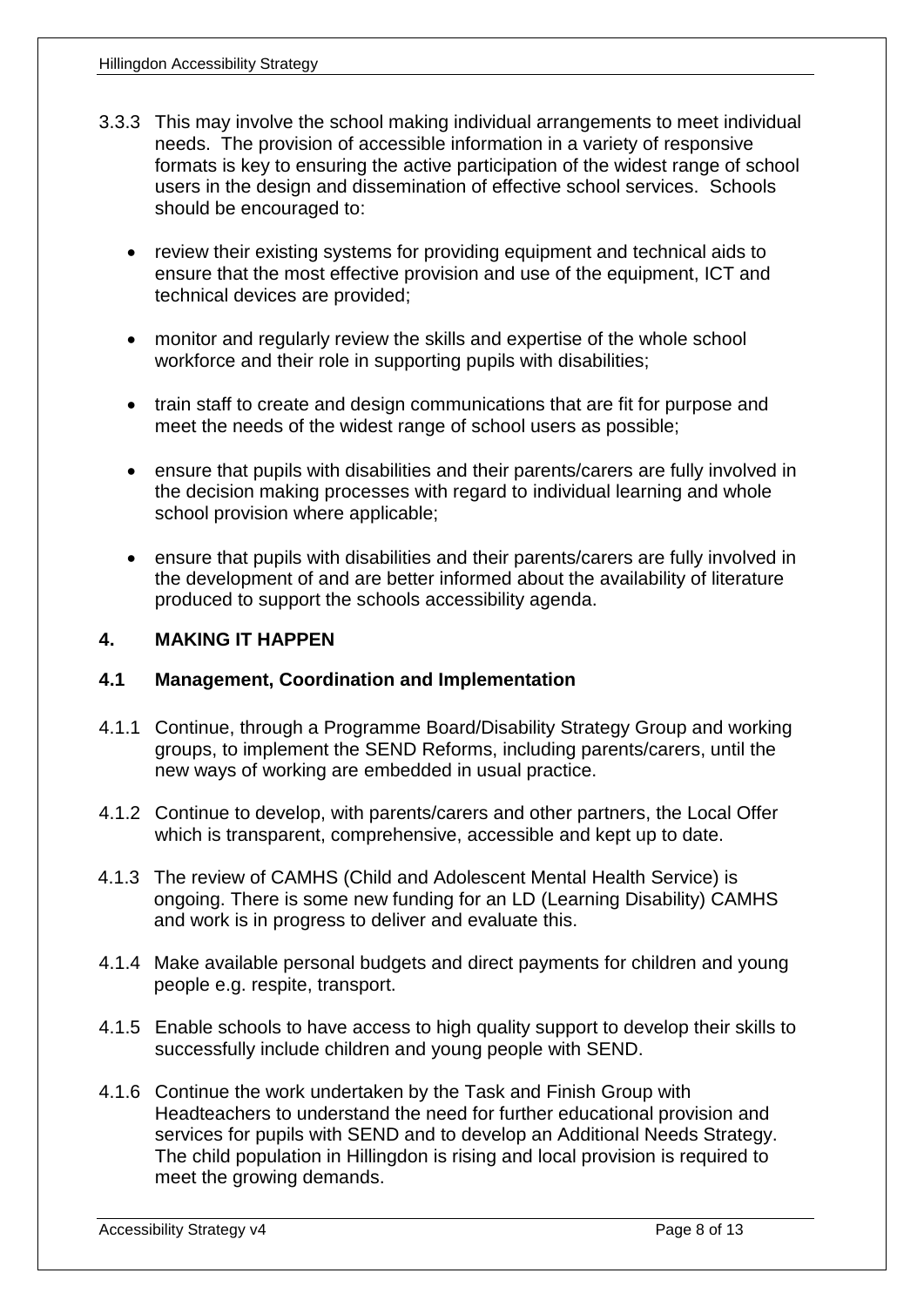- 4.1.7 The following strategic priorities are necessary to support and ensure the implementation and success of the Accessibility Strategy as a whole:
	- Schools have a responsibility to collect, collate and routinely share data on all pupils with a disability with the Local Authority. This data will be examined to determine trends in impact, inclusion, achievement and attainment and identify and address any areas of unmet need. Plans will be developed over time to address any areas of unmet need.
	- Schools have a responsibility to collect, collate and routinely share outcome data with the Local Authority which focuses on the extent to which their Accessibility Plans improve access for disabled pupils. This data will be examined and plans will be developed over time to address any areas of need.
	- Continuing professional development opportunities will be offered to school staff on specific disabilities, disability legislation and wider accessibility issues to continue to improve schools' capacity to respond to diverse needs.
	- Schools should continue to work with colleagues in the Local Authority to ensure effective consultation with pupils with disabilities, their parents/carers, other school users, service providers and partner agencies to ensure that all services offered as part of this Accessibility Strategy are fit for purpose. Consultees' views will be used to measure how well this Strategy is working and will be used to drive forward future service improvements. The use of equality impact assessments should also be an important feature of this work.
	- Each school's governing body and senior leadership team must take responsibility for developing an Accessibility Plan which meets statutory requirements, which embraces all aspects of school life and pupil development. Guidance on how to prepare this documentation is provided at Appendices 1 and 2 of this Strategy. Schools must involve pupils with disabilities, their parents/carers, other school users, service providers and partner agencies
	- Schools will continue to offer Governors, senior managers, teaching and support staff relevant continuing professional development opportunities to help them support pupils with learning difficulties and disabilities in accordance with the requirements of this Strategy.
	- The Local Authority has a legal duty to keep this Accessibility Strategy under review. An evaluation of the progress made against the aims and objectives in this Strategy will be undertaken in the summer of 2016. The outcome of this review will inform the shape and content of the new strategy covering 2018 - 2020.

## **4.2 Joint Working with Partner Agencies and Groups**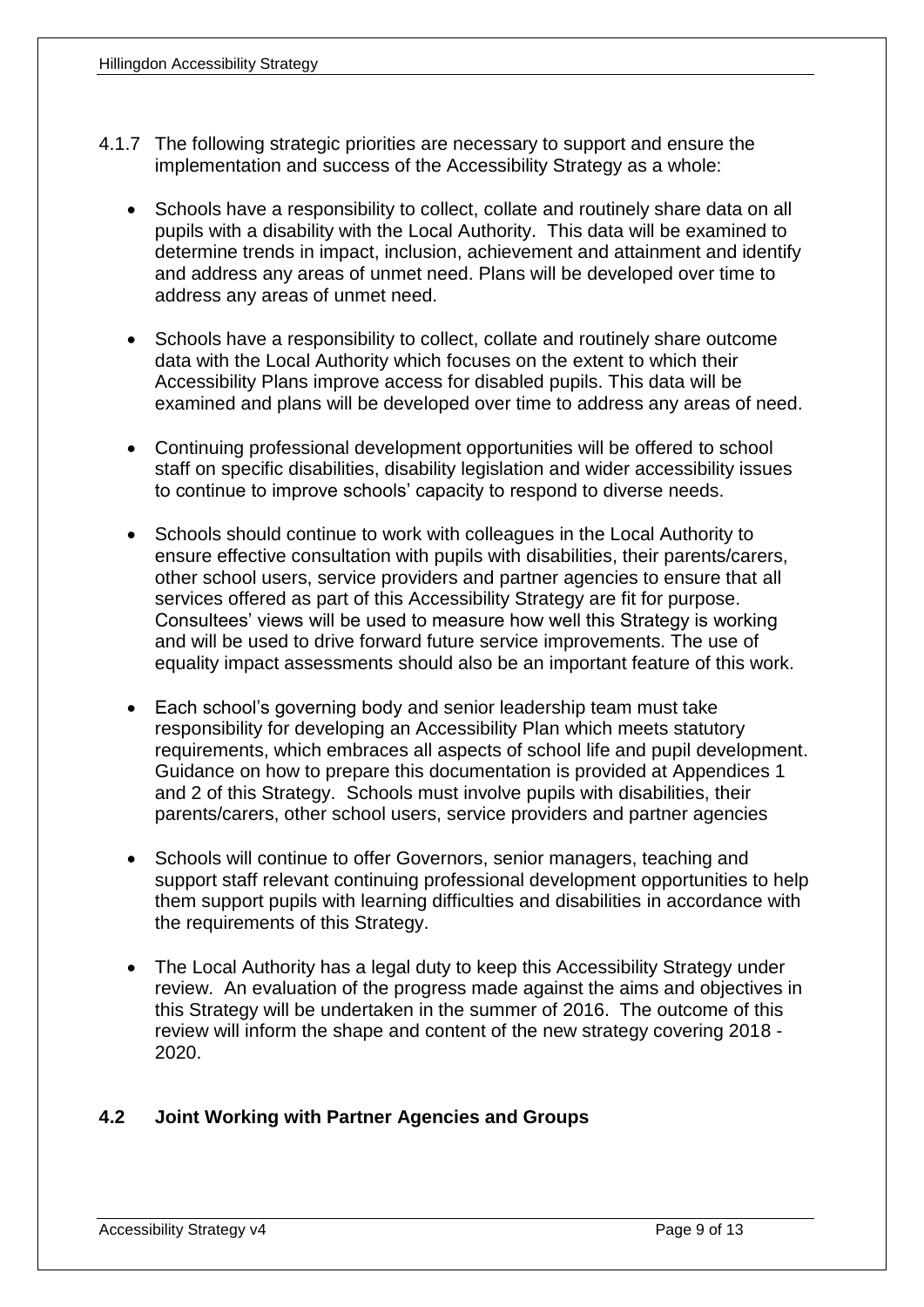- 4.2.1 Hillingdon Council is committed to working in partnership as an approach to improving its delivery of services to adults and children and young people. Strong partnerships have been established with a range of services and agencies including a new partnership with Cambridge Education to deliver school improvement services on behalf of the Local Authority.
- 4.2.2 Develop joint commissioning between the LA and the Clinical Commissioning Group. An initial focus is likely to be speech and language therapy and occupational therapy.
- 4.2.3 Good working relationships will not only ensure that the priorities identified by this Strategy are implemented successfully but that further developments to improve accessibility for children and young people with disabilities are identified and acted upon.

### **4.3 The Accessibility of this Strategy**

- 4.3.1 The Strategy will be published to schools via the schools communication process. Each school and its governing body and all agencies, services and partnerships who contributed to its development will receive a copy.
- 4.3.2 The Strategy will be placed on the Council website for public accessibility.
- 4.3.3 If you need further copies of this document or would like the document in another format, such as enlarged print, Braille, audio tape or another language, please contact Gina Kennedy on 01895 250722.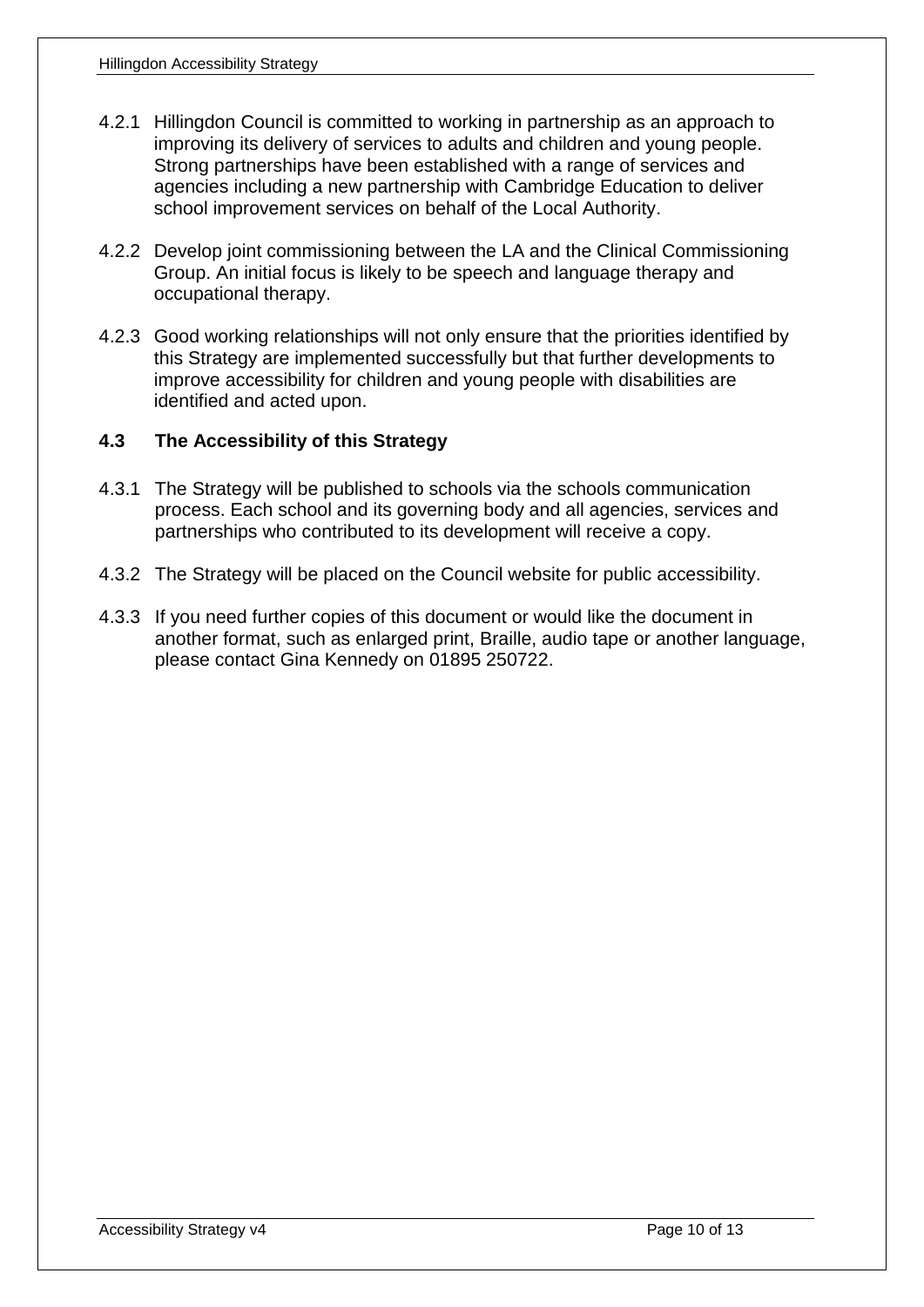# **APPENDIX 1 - SCHOOL ACCESSIBILITY PLANS**

Schools are required to develop an Accessibility Plan that covers:

- disabled pupils who are in schools now. Improving access for them is a matter of planned improvements in addition to reasonable adjustments;
- disabled pupils who are in the school system but at an earlier Key Stage. Good advance information about disabled pupils going to schools is important when making reasonable adjustments and to making planned improvements over time;
- disabled pupils who are not yet in the school system, but about whom the Local Authority and other agencies have some information.

In order to meet the planning duties the Plan must describe work aimed at:

- increasing the extent to which disabled pupils can participate in the curriculum;
- improving the physical environment of schools for the purpose of increasing the extent to which disabled pupils are able to take advantage of education and associated services provided or offered by schools; and
- improving the delivery to disabled pupils within a reasonable time and in ways which are determined after taking account of their disabilities and any preferences expressed by them or their parents/carers, of information that is provided in writing for pupils who are not disabled.

These Plans are required to be in writing and have to be resourced and implemented for three years and renewed every three years thereafter. During their three year coverage, the Plans must be kept under review and if necessary revised.

Schools are required to report annually on their Accessibility Plan and on other aspects of the DDA and SEND duties as part of the schools prospectus.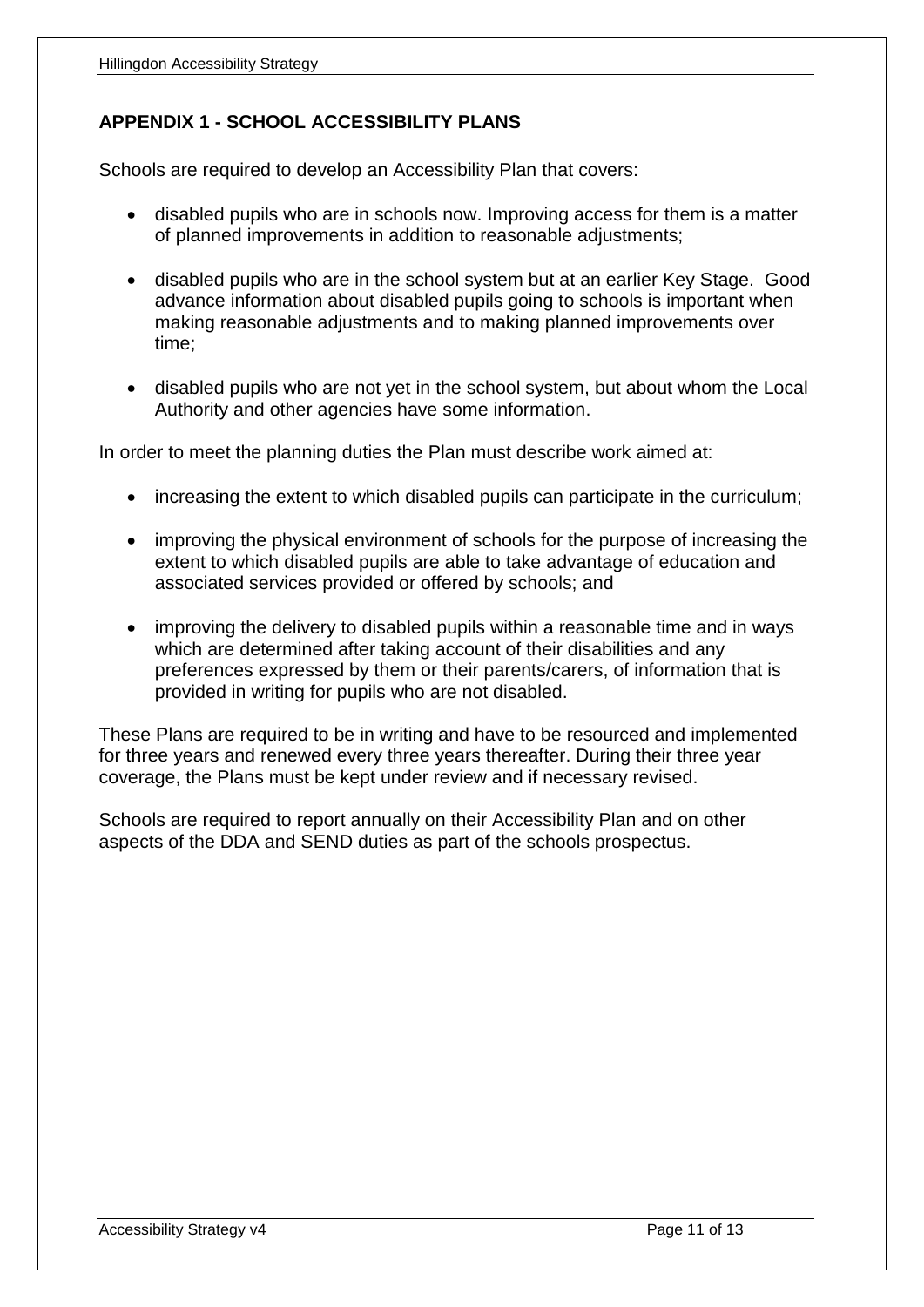# **APPENDIX 2 - TEMPLATE FOR A SCHOOL ACCESSIBILITY PLAN**

#### *Introduction*

The Equality Act 2010 provides three main duties towards disabled pupils:

- not to treat disabled pupils less favourably for a reason related to their disability;
- to make reasonable adjustments for disabled pupils, so that they are not at a substantial disadvantage;
- to plan to increase access to education for disabled pupils.

This Plan sets out the proposals of the Governing Body of the school to increase access to education for disabled pupils in the three areas required by the planning duties in the Equality Act:

- increasing the extent to which disabled pupils can participate in the school curriculum;
- improving the environment of the school to increase the extent to which disabled pupils can take advantage of education and associated services;
- improving the delivery to disabled pupils of information which is provided in writing for pupils who are not disabled.

It is a requirement that the School's Accessibility Plan is resourced, implemented and reviewed and revised as necessary. Attached is a set of action plans showing how the school will address the priorities identified in the strategy.

### *1: Starting points*

*1A: The purpose and direction of the school's strategy: vision and values*

- *1B: Information from pupil data and school audit*
- *1C: Views of those consulted during the development of the Plan*

### *2: The main priorities in the school's plan*

2A: Increasing the extent to which disabled pupils can participate in the school *curriculum*

2B: Improving the physical environment of the school to increase the extent to which *disabled pupils can take advantage of education and associated services*

*2C: Improving the delivery to disabled pupils of information that is provided in writing for pupils who are not disabled*

### *3: Making it happen*

*3A: Management, coordination and implementation*

*3B: Getting hold of the school's Plan*